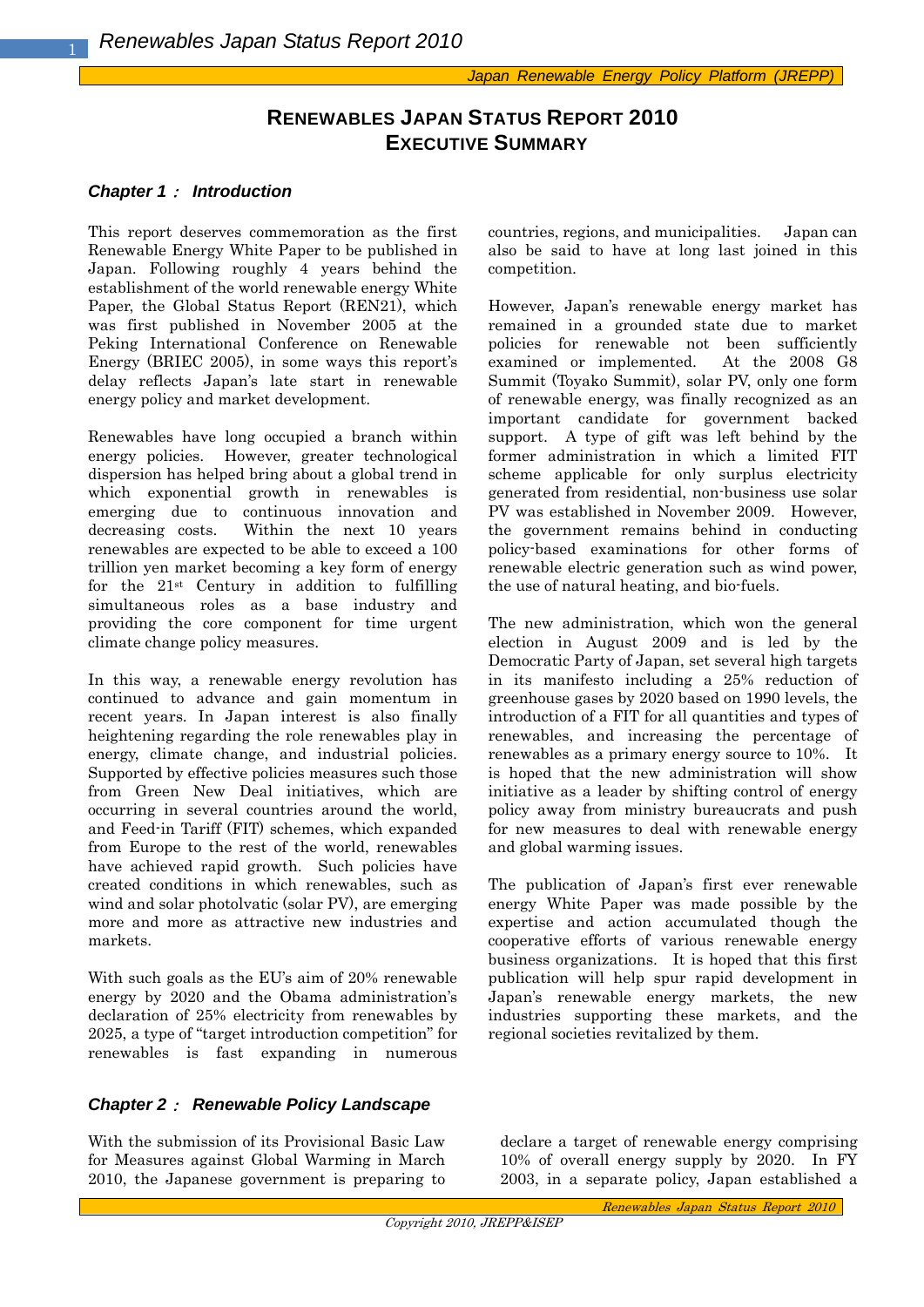renewable portfolio standard (RPS). However, due to problems such as carrying over surplus from the previous year's requirement, utility businesses have had little incentive to expand renewable energy. In addition, subsidies supporting solar PV installation were terminated by the government. This caused Japan to fall from first place in the world in solar PV installations in 2004 and suffer from a declining market share ever since.

The G8 Summit in 2008, however, triggered Japan to finally shift its posture, becoming more proactive in support of solar PV. This resulted in the introduction of a feed-in tariff (FIT) in November 2009, although the FIT is limited to the sale of surplus power generated by solar PV. The additional reintroduction of subsidies for solar PV January 2009 also helped stimulate an increase in solar panel shipments for 2009 of 2.1 times that of the previous year. The latter half of the year (July~December), which includes the introduction of the FIT in November, experienced particularly strong growth with shipments increasing as much as 3 times that of the previous year. Such results provide a good example of the degree in which policies can promote the introduction of renewables (in this case solar PV). The ruling Democratic Party of Japan's manifesto promises to expand the current FIT to include all amounts and types of renewables. In order to effectively spread the use of renewable energy, following through with such a promise is desirable.

While policies regarding solar PV have been examined and implemented in Japan, measures to expand the use of other renewables have been left behind. For wind power, problems such as grid restrictions, coexistence issues of birds and wind turbines, and social consensus problems exist. In addition, policies, much less frameworks, needed to support renewable energy heating and transportation fuels are also lacking. In the private sector, there are high expectations for the smart grid system being introduced by the Obama Administration. However, solutions regarding issues such as deregulation and reduction of grid restrictions remain to be seen. With Japan entering the first commitment period established by the Kyoto Protocol, various carbon credits such as carbon offset, domestic credits, J-VER, and Tokyo metropolitan credits have been introduced, crowding the market. While the environmental value of the utilization of renewable energy in these markets is promising,

many issues such as harmonization of credits and establishment of national legislation remain to be solved.

Among local governments, the Tokyo metropolitan government is leading Japan's environmental energy polices. Tokyo plays a key role in creating policy models through such actions as the introduction of an emission trading scheme and expansion of solar energy. In addition, Tokyo is initiating policy cooperation in the metropolitan area as well as creating practical partnerships with private sectors and environmental NGOs.

Energy companies such as electric power, gas, and oil companies are also pursing renewable energy. Power utilities are planning mega solar power generation as well as integrating solar heating technologies in the development of hot-water heat pump mechanisms. In addition, gas companies are developing solar heating for apartments that can be installed on balconies, and oil companies are entering full-scale into the solar PV market.

The solar PV industry is most the advanced among Japanese renewable energy industries. The former administration targeted an increase of 20 times as many solar PV installations by 2020 and 40 times by 2030. Although other renewable were given low standing by the previous administration, it is expected that more proactive renewable policies will be introduced by the new government.

Green Power Certificate trading in the private sector reached 160 GWh in FY 2008 (100% increase from the previous fiscal year) with trading expected to be increase further due to the Tokyo Metropolitan Government's new cap & trade market. Green Heat Certificates for solar hot water systems were also introduced in April 2009 and a similar certifying system for other heat renewables is being created.

In order to expand the renewable energy market, it is necessary to provide financial support, develop infrastructure to encourage participation by citizens and communities, and establish a new social system based around social consensus regarding issues involving windmills such as birds and scenery, or those between hot springs and geothermal power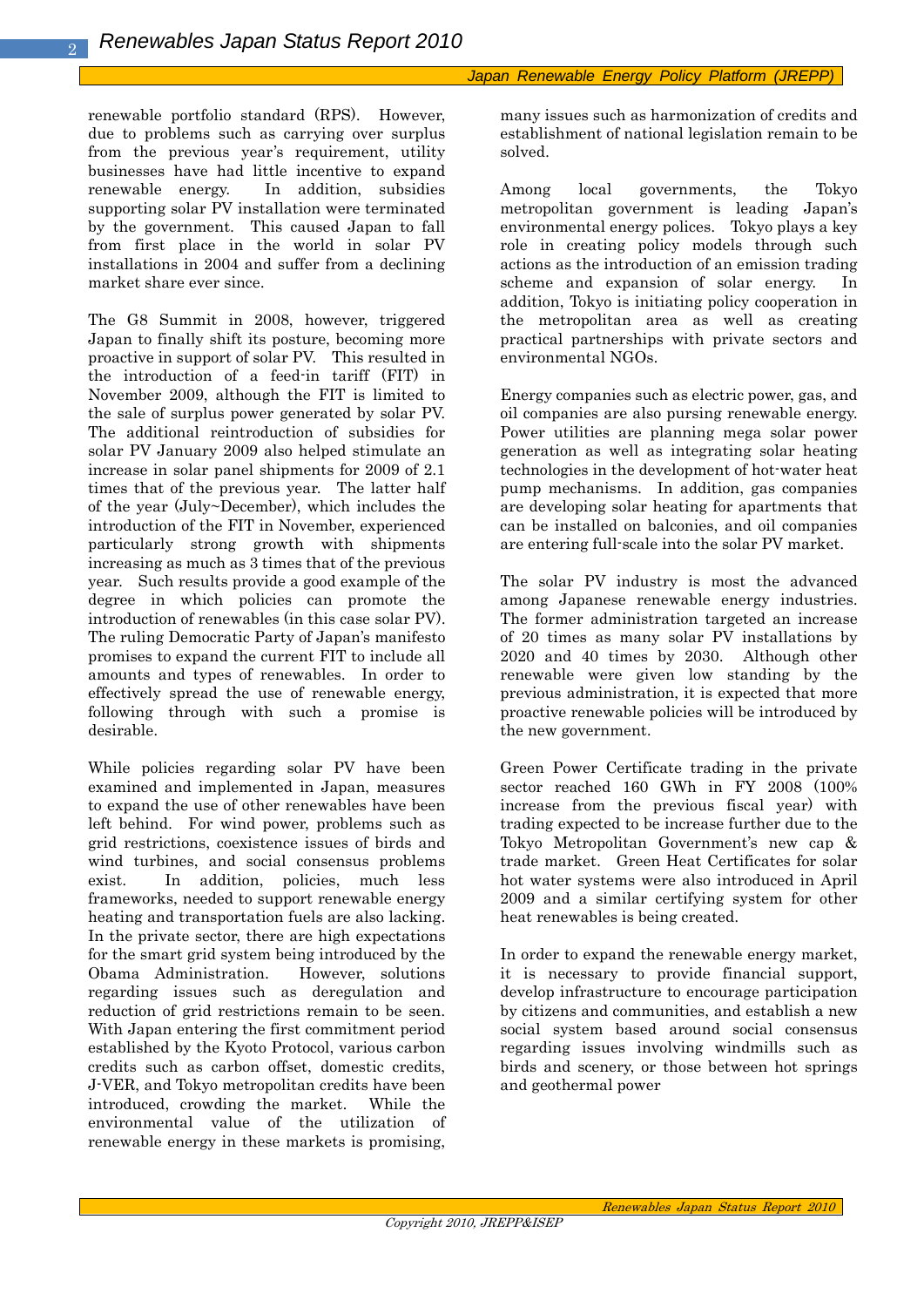### *Chapter 3*: *Trends of Renewable Energy*

#### *(1)Electric Power*

Changes in trends regarding the electric power energy market in Japan are described as follows. As shown in Figure 1, the existing capacity of renewable power generation reached over 10,000MW at the end of fiscal year 2008, 60% of which consisted of small hydro under 10,000kW and biomass (including waste power generation). Solar PV and wind power accounted for an estimated 37% at the end of FY 2008. These grew more than 30% annually from 2000 until 2004, however, growth has since slowed due to a discontinuation of subsidies. Although added power capacity from geothermal and small hydro has been small since 1990, it accounted for estimated 35% of the cumulative capacity at the end of FY 2008.

Increases in waste-power generation, especially those using general wastes, had led to an overall increase in biomass power capacity resulting in biomass providing just under 30% of total capacity at the end of FY 2008.

The projected amount of power generation in each fiscal year is shown in Figure 2. This was calculated by a ratio of facility utilization (i.e. how much energy is actually produced from facilities) based on each technology. Although the growth rate of geothermal power and small hydropower was low, its utilization rate exceeded 60% on the average and annual power generation accounted for more than half of the energy supplied by renewable energy.

Solar PV and wind power generation had a high growth rate and accounted for 15% of renewable energy power generation in FY 2008. Renewable energy supplied only 3% of the total power generation in Japan (1,200,000GWh in FY 2007, including households) which is only 1% increase since 1990.







Figure 2 Estimated Renewable Power Generation in Japan (Survey by ISEP)

In FY 2008, the total renewable energy supply was 7,918GWh while the amount required by the Renewable Portfolio Standard (RPS), which was introduced in FY 2003, was 7,465GWh. A surplus of 6,759GWh was carried over from the previous fiscal year. Thus, while electrical power suppliers can meet the RPS requirement, they can also carry over 7,043GWh for FY 2010. Therefore, it can be concluded that the current PRS framework does not create incentives for electric power suppliers to promote renewable energy.

On the other hand, since the green power certification system started in FY 2001, the amount of certified electric power has continued to expand, with cumulative capacity of certified facilities reaching 400MW in FY 2008. Annual certified power exceeded 200GWh in FY 2008 and green power certificates of more than 160GWh were also issued in FY 2008.

(a) Solar Photovoltaic (PV) Power Generation

Cumulative installations of solar PV reached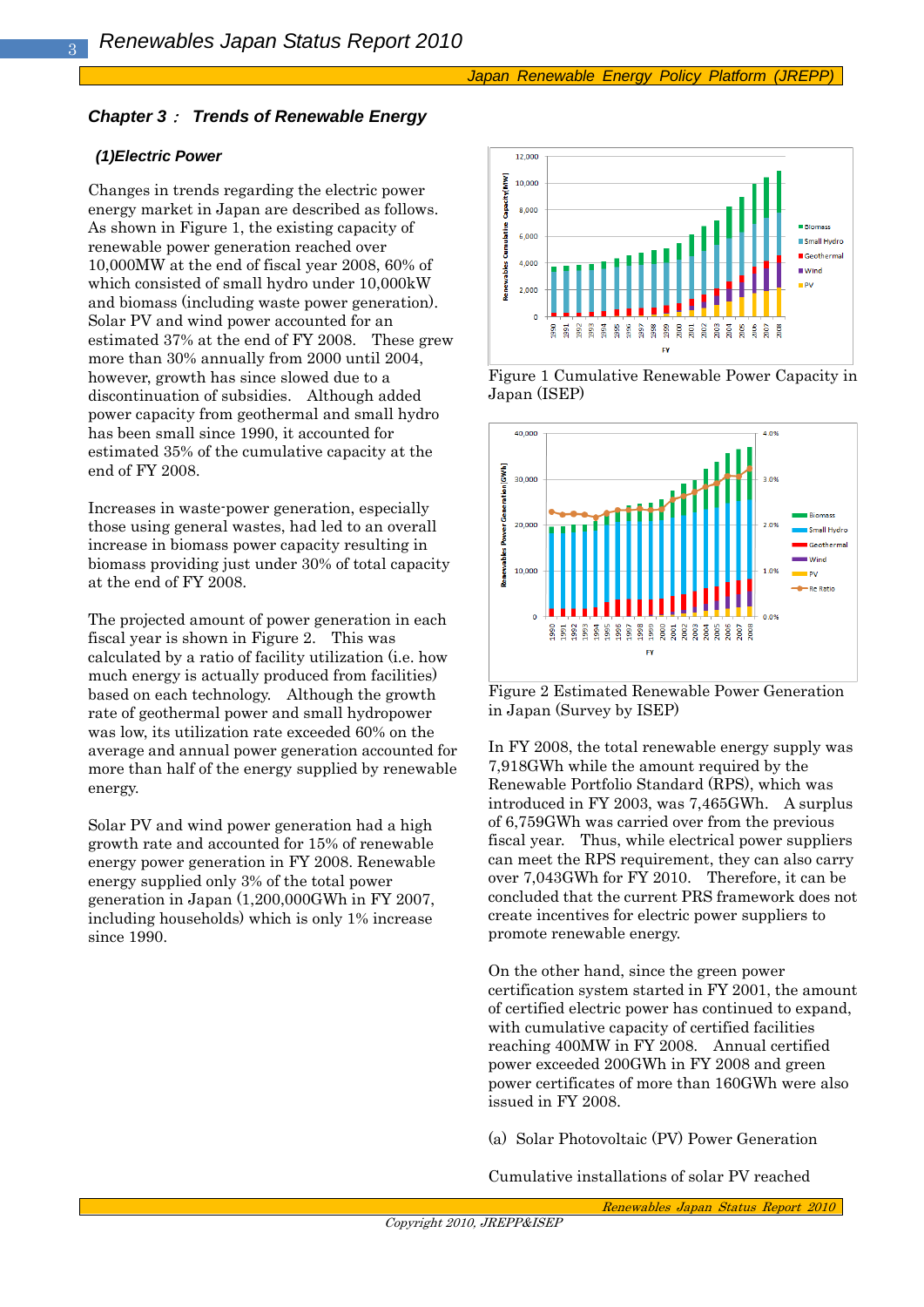### *Japan Renewable Energy Policy Platform (JREPP)*

2,198MV, exceeding 2,000MV mark at the end of FY 2008 in Japan, although the growth rate has slowed down since FY 2005 when subsidies for households expired. On the other hand, overseas shipments of solar PV panels grew steadily and exceeded domestic shipments in FY 2004. An estimated 900 MV was shipped abroad in single FY 2008 (four times as much as the total amount shipped domestically).



Figure 3 Shipment Volume of Solar PV (from JPEA data)

### (b) Wind Power Generation

Japanese wind power generation started in 1980, but began in full-force with the introduction of 1,000kW generating systems in 1999. Since then, the construction of new large-scale wind farms have allowed for total generation capacity to reach more than 10,000kW.

By the end of FY 2008, 1,517 wind turbines were installed with capacity of 1,853.6MW. However, reaching the national target of 3,000MV added by 2010 appears unlikely without any support from the government.

Many wind turbines have been installed in Hokkaido, Tohoku, and Kyushu where the wind conditions are desirable. However, recruitment for new installation is limited because grid connection capacity is constrained. Applicants need to draw lots or take bids. Furthermore, various restrictions on location, the amendment to the building code in 2008, and global increasing demand on wind power plants have added burden on wind power industries. As a result, in terms of single year basis, additional installations were stagnating.



Figure 4 Wind Power Capacity, Added and Existing (JWPA)

(c) Small Hydropower Generation

Small hydropower capacity with 10,000kW or less was 3,225MW (1198 plants) at the end of FY 2008, accounting for 6.6% of the total hydropower capacity in Japan. Most domestic small hydropower plants were built before 1990, and only 127 plants accounting for a total capacity of 166MW were constructed after 1990. Individually, most of these facilities produce less than 1000kW so they are subject to the Renewable Portfolio Standard.

### (d) Geothermal Power Generation

Since the first operation of geothermal power generation started in 1966, geothermal power capacity has remained around 550MW. When geothermal development gained momentum after the oil crisis in the 1970's, geothermal power equipment was installed by private initiatives. Since 1990, installations had been promoted by various subsidies provided by the government. However, since 1999 when the last facility was introduced in Hachijo Island, geothermal has not been developed further, leading the current decade to be called the "lost decade". Most geothermal power is not regarded as renewable energy, nor applicable to Renewable Portfolio Standards. In recent years, reviews on the geothermal power generation have once again started with geothermal beginning to drawing attention due to the huge resource potential and growth of domestic industry.

#### (e) Biomass Power Generation

There are various sources used for fuel in biomass power generation including wood originated from forests, food and livestock, industrial waste such as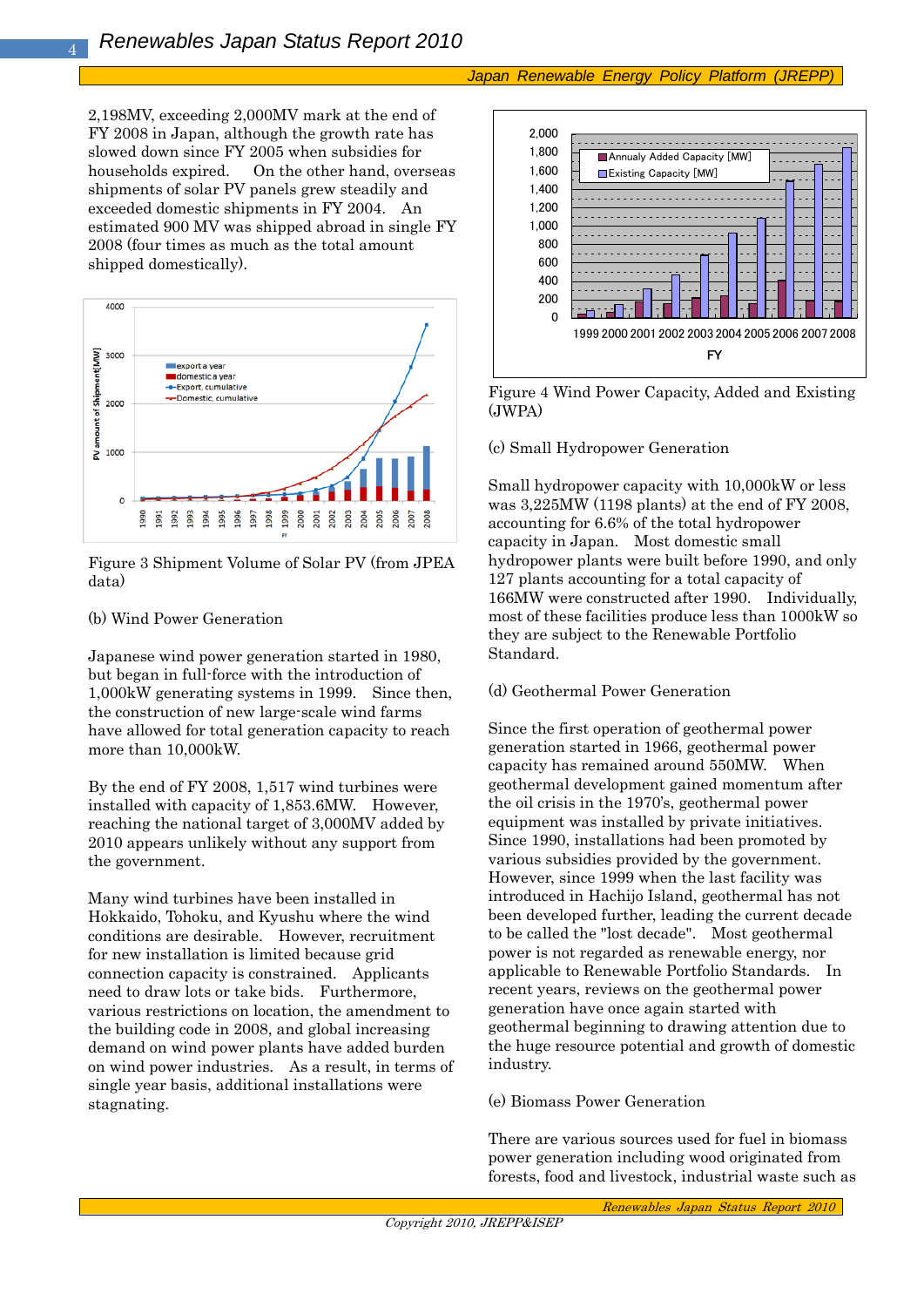architectural scraps and general waste such as food waste. Biomass power is generated from direct combustion, gasification or methane fermentation of biomass. Cumulative domestic capacity increased 750% (from 1990 level) to 3,138MW by the end of FY 2008. Power generation from general waste accounted for 55% with industrial waste supplying 40%, making up 95% of biomass power generation in Japan. In addition, most of the biomass facilities have been certified by Japan's RPS. Power generation from woody biomass of forest remained about 4% making cascade utilization of forestry biomass through the promotion of forest industry and active use of domestic lumber highly expected. Evaluation of both the sustainability and reduction effects of CO2 according to different types of biomass sources has proven difficult, making the development of a fair evaluation method greatly needed in order to support the implementation of other systems such as emissions trading.

# *(2) Heat*

Generally, there are three types of renewable heating markets. Solar heating is the most popular. The second type is geothermal heating which includes heat from ground sources. This type is familiar to the public as a source for hot springs. The third is biomass heat which uses forestry resources. However, other than solar heating, there is very little domestic statistical information and data in order to determine how many heating systems have been installed.

### (a) Solar heating

Solar hot water capacity increased in the 1980's after the oil crisis, however, declines in product reliability stemming from quality issues of these generation systems caused a decline in sales. Recently however, development of new technologies allowing for the combination of solar heating with other heating sources has led to resurgence in expectations for its use as these systems can be employed not only for households, but also for businesses.

The solar heating market emerged in the 1970's after the oil crisis. Sales reached a peak in 1980, with more than 800,000 solar hot water systems  $(=1680MWth)$  and about 26,000 ( $=17.5MWth$ ) solar heating systems installed. However, the

market shrank to less than one tenth of the peak, with 60,000 solar hot water and 4,700 solar heating systems installations in 2008. As a result the total capacity of solar heating, which is determined by deducting the depreciation of the systems from the cumulative installations, has continued to decline since 1994.

### (b) Geothermal

The traditional use of hot springs for bathing is regarded as a usage of geothermal heat. Hot springs can reduce the usage of fossil fuels as substitutes for heating bath water. The use of geothermal heat, which tends to have stable temperatures, can help improve the energy efficiency of air conditioning, heating, and supply of hot water.

### (c) Biomass

Traditionally, firewood has been included as a biomass resource. However, in its consideration of biomass, this report assumes the use of sources such as wood pellets and wood chips in special burning appliances. Large scale boilers which use biomass resources in paper manufacturing companies, as well as CHP (combined heat and power) systems are also considered in this research. Nevertheless, it is difficult to estimate the amount of energy generated from these means as the most of the heat generated is consumed in the manufacturing process.

# *(3) Fuels*

The bio-fuel target of 500,000kl to be used for transportation by 2010 was included in the Kyoto Protocol Target Achievement Plan, which was determined by the cabinet ministry in 2005. Nevertheless, domestic ethanol production was only 30kl in 2006, 90kl in 2007 and 200kl in 2008. While biodiesel production was 10,000kl in 2007, its main component waste vegetable oil is also used in feedstock, industrial manufacturing, and boiler fuels leading to an estimated demand of 100,000kl.

However, sales of electric vehicles (EV) expected to use renewable energy started in 2009, leading to a potential increase in attention surrounding bio-fuels.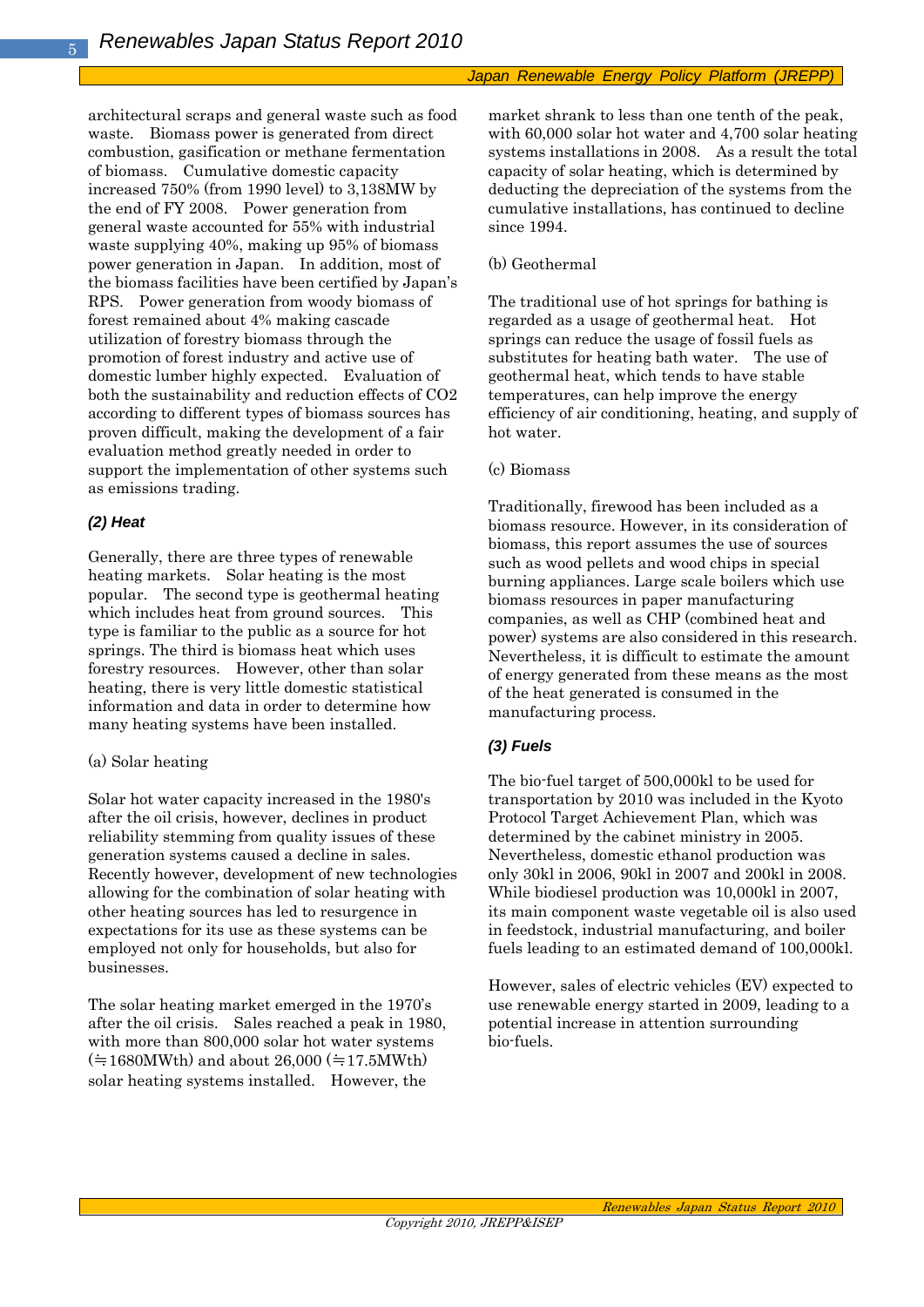## *Chapter 4*:*Long-term Scenario*

"Renewable energy vision in 2050" which adopts Japan's long term energy vision was published by "Japan Renewable Energy Policy Platform" (JREPP), an organization established in July, 2008 among renewable energy related organizations. This vision examines the potential of renewable energy, particularly as a center of "innovation" in regard to the possibility of Japan establishing its own targets as well as contributing toward climate change measures.

For the study, a goal of 75% reduction in CO2 emissions originating from energy use (based on 2000 levels) and the domestic development of 50% of Japan's energy needs by 2050 was assumed. The results of the study showed the potential for renewable energy to be responsible for 67% of domestic electric demand and more than 50% of primary energy supply. In order to achieve this long-term vision, it is essential to establish a long-term high numerical target and political commitment as well as the inclusion of external costs such as those caused by climate change.

In order to achieve this vision, JREPP is creating policy recommendations, to help establish a transparent and stable "renewable energy market" which can reduce the financial risk of renewable energy business for the long term by introducing feed in tariffs.



Figure 5 Share of Power Generation by Technologies in 2050

# *Chapter 5*:*Regional Potential & Implementation*

Although only 4% of energy is domestically supplied in Japan, certain regions have the potential to supply abundant amounts of renewable energy.

Data from the "Energy Sustainable Zone" report (2008) shows that 11 prefectures including Oita, Akita and Toyama supplied more than 10% of their energy demand in consumer (household & business, excluding industry and transportation) and agricultural sectors from renewables. 6 prefectures supplied more than 10% of their demand in electricity and heat of consumer and agricultural sectors. Furthermore, an estimated 50 municipals supply their municipal energy demand (both power and heat) in consumer and agricultural sectors with renewable energy only, with 100% or more of the energy self-supplied (Figure 6).

In comparison, the energy self-sufficiency ratio for big cities such as Tokyo and Osaka is very low at less than 1%. It is therefore necessary for these cities to deepen cooperation with regions where renewable energy is available or abundant in order to increase their development and use of renewable energy.

As for the potentiality of regional installations, examination of the feasibility and estimated generation capacities of solar PV, wind power, and geothermal power have been conducted. In addition, the suitability of these locations as well as their social and economic limitations is also becoming clearer from studies conducted by the Ministry of Environment and other organizations. For renewables other than solar PV, policies supporting introduction which match the particularities of each region and focus on factors such as reinforcing the regional power operation systems are needed. The results of each the studies carried out are currently being used base material for regional renewable energy introduction plans.